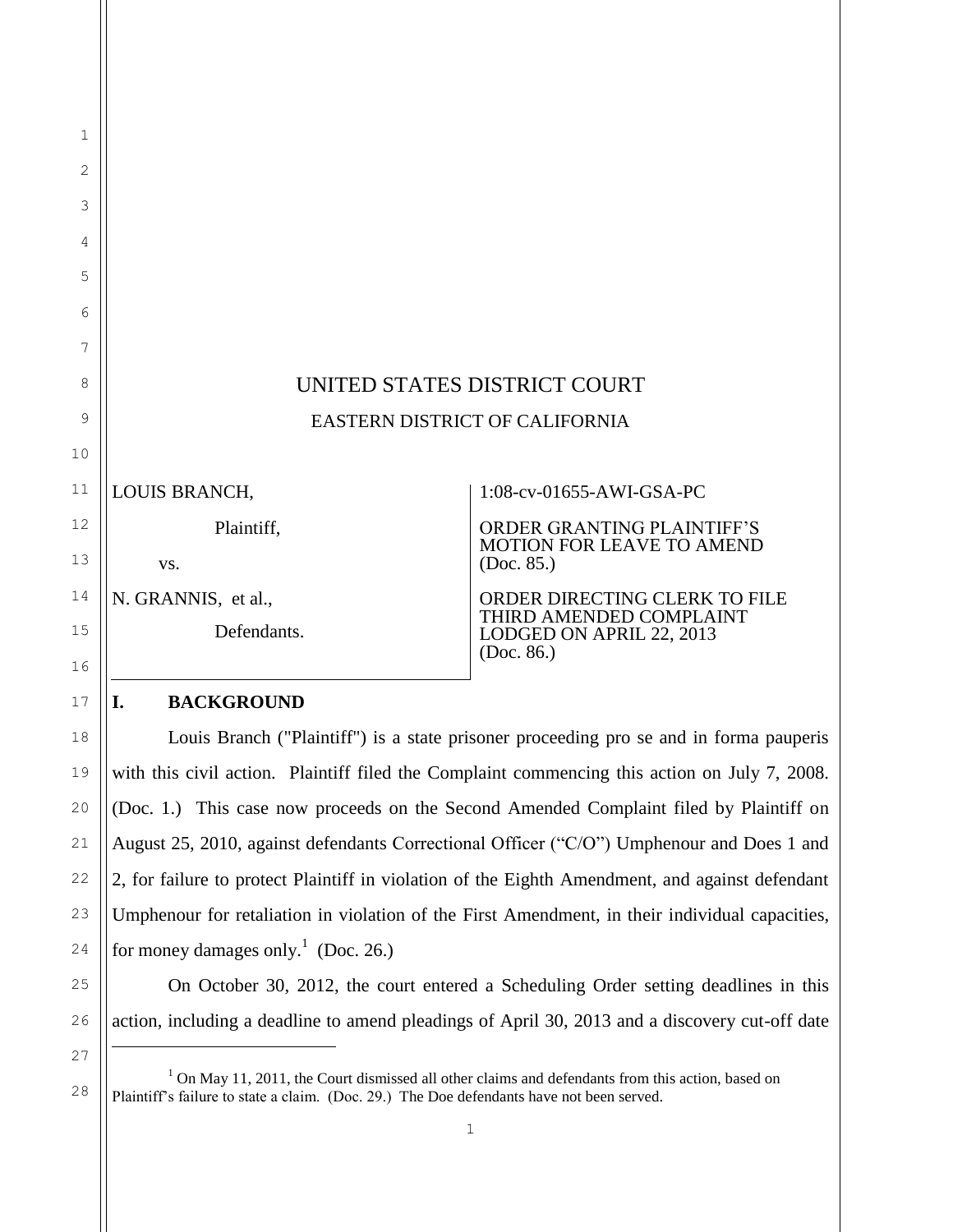of June 30, 2013. (Doc. 73.) On April 8, 2013, Plaintiff filed a motion to extend the deadline to amend pleadings. (Doc. 83.) On April 15, 2013, the court entered an order granting Plaintiff's motion and extending the deadline to amend pleadings to May 31, 2013. On April 22, 2013, Plaintiff filed a motion for leave to amend. (Doc. 85.) Defendants have not filed an opposition.

Plaintiff's motion to amend is now before the court.

## **II. RULE 15(a) - LEAVE TO AMEND**

## **A. Legal Standard**

Under Rule 15(a) of the Federal Rules of Civil Procedure, a party may amend the party's pleading once as a matter of course at any time before a responsive pleading is served. Fed. R. Civ. P. 15(a). Otherwise, a party may amend only by leave of the court or by written consent of the adverse party, and leave shall be freely given when justice so requires. Id. Here, because Plaintiff has already amended the complaint twice and defendant Umphenour has filed an answer to the complaint, Plaintiff requires leave of court to file a Third Amended Complaint.

"Rule  $15(a)$  is very liberal and leave to amend 'shall be freely given when justice so requires." AmerisourceBergen Corp. v. Dialysis West, Inc., 445 F.3d 1132, 1136 (9th Cir.  $2006$ ) (quoting Fed. R. Civ. P. 15(a)). However, courts "need not grant leave to amend where the amendment: (1) prejudices the opposing party; (2) is sought in bad faith; (3) produces an undue delay in the litigation; or (4) is futile." Id. The factor of "[u]ndue delay by itself . . . is insufficient to justify denying a motion to amend." Owens v. Kaiser Foundation Health Plan, Inc., 244 F.3d 708, 712,13 (9th Cir. 2001) (quoting Bowles v. Reade, 198 F.3d 752, 757-58 (9th Cir. 1999)).

## **B. Plaintiff's Motion**

Plaintiff seeks to amend the complaint to add the proper names of the two Doe Defendants. Upon review of Plaintiff's proposed Third Amended Complaint, it appears that Plaintiff has not materially amended the Second Amended Complaint except to identify defendants Does 1 and 2 as C/O L. Szalai and C/O J. Alvarez, respectively. The court finds no